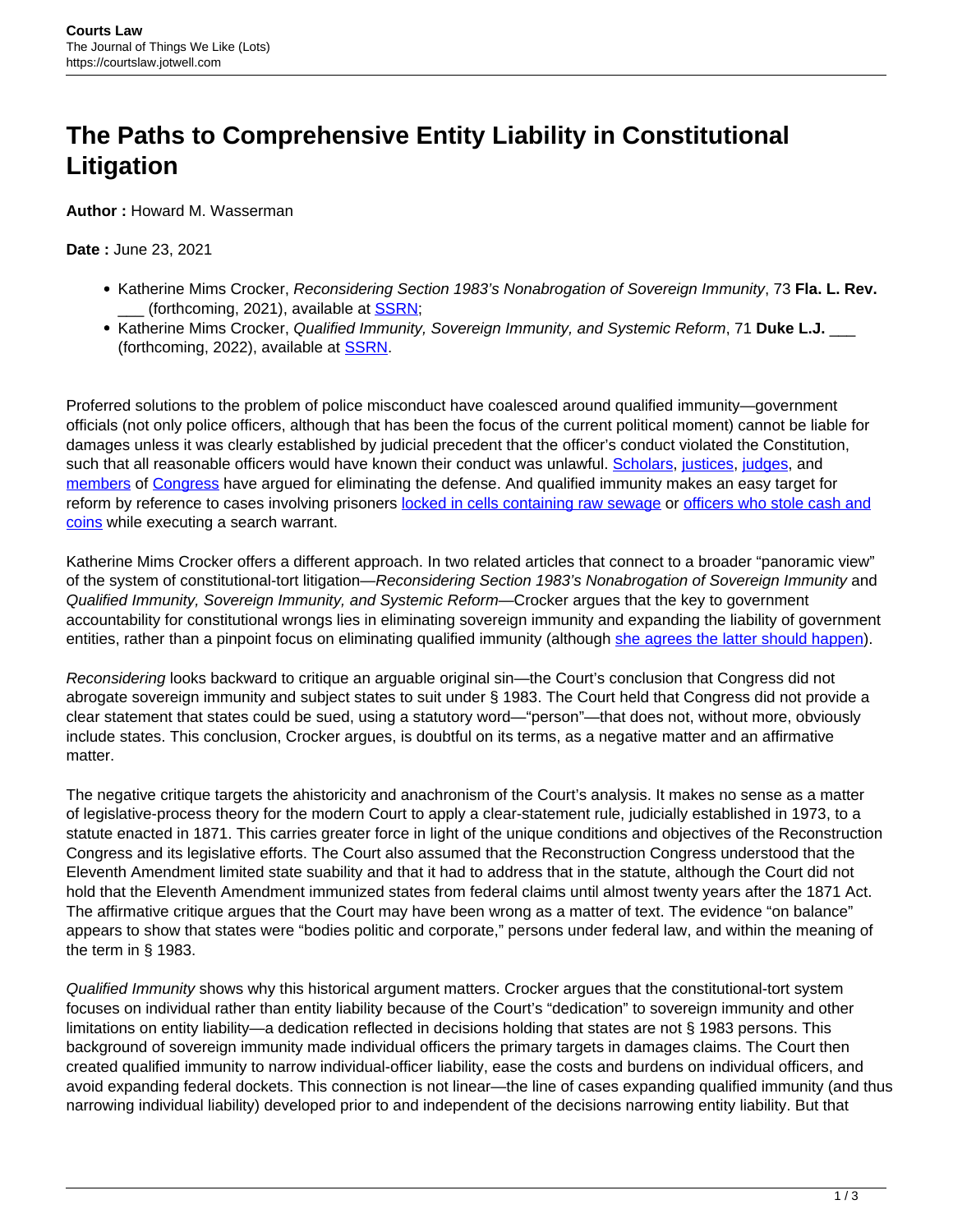means the "real-life problems plaguing the constitutional-tort system" are not about qualified immunity alone, but about sovereign immunity and other limits on entity liability.

Crocker discusses [literature](https://papers.ssrn.com/sol3/papers.cfm?abstract_id=2297534) showing near-universal government indemnification, with individual officers paying any amount in less than .5 % of cases and contributing .02 % of overall awards. Because qualified immunity exists to protect officers against crippling personal financial liability, the fact that officers pay virtually nothing undermines the doctrine's purpose and existence. But indemnification also undercuts the reasons for sovereign immunity. Sovereign immunity seeks to protect the public fisc, to shield the treasury from damages actions. If governments agree to pay virtually all judgments through indemnification, it shows that the public fisc does not need protection from damages suits. If the logic of sovereign immunity falls, so does the logic of individual liability and thus the need for qualified immunity.

Instituting entity liability for all levels of government requires three changes, all of which can come from Congress. First, Congress should codify Bivens and waive federal sovereign immunity from constitutional-tort cases, creating a statutory analogue to § 1983 for constitutional violations by federal officers. Second, Congress should amend or replace § 1983 to make clear that states and arms of the state can be sued—legislatively correcting the judicial misstep discussed in Reconsidering. Third, Congress should eliminate Monell's custom-or-policy requirement for claims against municipalities. All government entities would be liable for their officers' constitutional violations under the common-law standard of respondeat superior. And these changes complement the fourth move of eliminating qualified immunity for individual officers.

The resulting comprehensive system allows plaintiffs to pursue claims against individual officers and government entities in a single action. Liability could attach to the entity on respondeat superior or on a custom-or-policy claim against unique systemic wrongdoing. Proceeding against individual officers remains important for claims based on conduct beyond the scope of employment (to which respondeat superior does not attach) but still under color of law (to which § 1983 does apply); Crocker offers the example of an off-duty police officer working as a private security guard who identified himself as a police officer prior to shooting the victim. This shift to entity liability offers three benefits—it improves litigation by bringing the public cost of the judgment (and thus of the constitutional violation) to the forefront, enhances political accountability, and better allocates the costs, burdens, and perverse of incentives of constitutional misconduct.

Crocker limits the proposal to Fourth Amendment excessive-force claims. These represent the most-pressing civilrights problem and they lie at the center of the congressional focus on constitutional litigation; Congress is concerned with, and likely to act in response to, the narrow and politically salient issue of "policing" as opposed to the broader and more abstract issue of "constitutional enforcement." Crocker hopes that this case study will allow and encourage governments to respond to the current policing crisis while seeing that entity liability is not destructive, while giving Congress the opportunity to use excessive-force as a test case for future expansion or fine-tuning. She recognizes the benefit of a one-time change to establish a broader scheme covering all constitutional claims, but argues that Congress need not jump there immediately and can reach the correct result even when it prefers to move incrementally.

The legal and political discussion of reforming constitutional litigation is welcome and necessary. But limiting the discussion to qualified immunity—with the opportunity to focus on and mock egregious decisions on Twitter—misses the broader issue. The process of constitutional litigation consists of many moving pieces that contribute to the problem and that any solution must address. Crocker offers and defends a comprehensive scheme that, if followed to the end, would produce a superior system of constitutional-rights enforcement.

Howard Wasserman, The Paths to Comprehensive Entity Liability in Constitutional Litigation, JOTWELL (June 23, 2021) (reviewing Katherine Mims Crocker, Reconsidering Section 1983's Nonabrogation of Sovereign Immunity, 73 Fla. L. Rev. \_\_\_ (forthcoming, 2021), available at **SSRN**; Katherine Mims Crocker, Qualified Immunity, Sovereign Immunity, and Systemic Reform, 71 Duke L.J. \_\_ (forthcoming, 2022), available at **SSRN**),